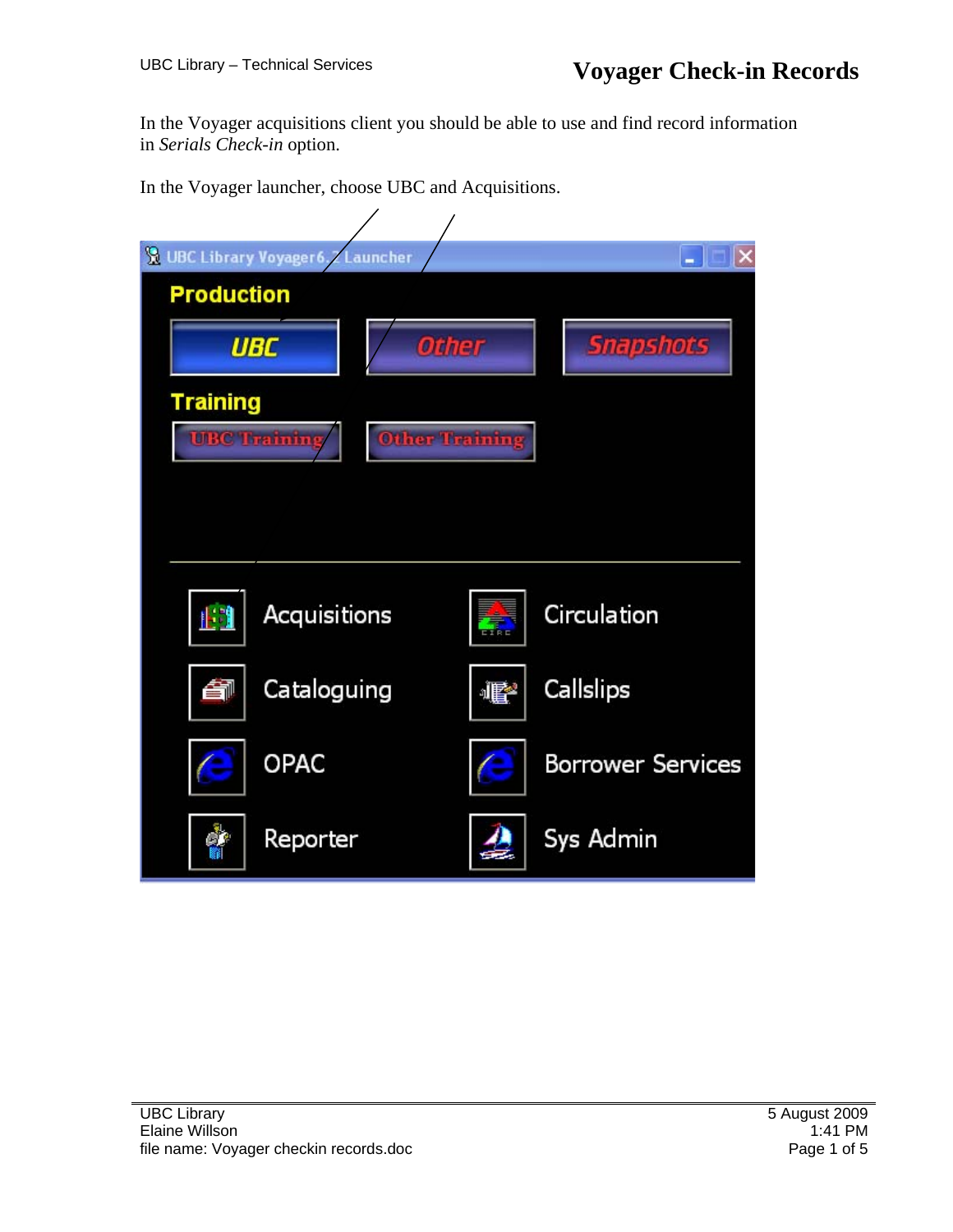| 61 Voyager Acquisitions                                                       |                                                                                                                                                                      | $\blacksquare$ $\blacksquare$ $\times$ |
|-------------------------------------------------------------------------------|----------------------------------------------------------------------------------------------------------------------------------------------------------------------|----------------------------------------|
| View Tools Help<br>File                                                       |                                                                                                                                                                      |                                        |
|                                                                               | $\blacksquare$ $\blacksquare$ $\blacksquare$ $\blacksquare$ $\blacksquare$ $\blacksquare$ $\blacksquare$ $\blacksquare$ $\blacksquare$ $\blacksquare$ $\blacksquare$ | Clear Workspace                        |
| Line Items<br>Orders<br>$\frac{P}{\frac{1}{2}}$                               | Search Orders<br>Search By: Approve Date<br>$\vert \mathbf{r} \vert$<br>Equal Greater Less<br>Search For: 10/31/2007                                                 | $Search$  <br>Next                     |
| New Purchase Order<br><b>Search Orders</b>                                    | ×                                                                                                                                                                    | $C$ lear                               |
|                                                                               |                                                                                                                                                                      |                                        |
| Invoices<br>Ledgers and Funds<br>Vendors<br>Check-In<br><b>Order Maintena</b> |                                                                                                                                                                      |                                        |
| EDI<br>ACQ/SER desk LPC                                                       |                                                                                                                                                                      | Edit<br>5:25 PM<br>10/31/2007          |

Choose **Check-In** on the menu bar

| 60 Voyager Acquisitions              |                                                                                             | $\blacksquare$           |
|--------------------------------------|---------------------------------------------------------------------------------------------|--------------------------|
| View Tools Help<br>File              |                                                                                             |                          |
|                                      |                                                                                             | Clear Workspace          |
| Line Items                           | Serials Check-In                                                                            |                          |
| <b>Orders</b>                        |                                                                                             |                          |
| Invoices<br><b>Ledgers and Funds</b> |                                                                                             |                          |
| Vendors                              | Search For Serials                                                                          |                          |
| Check-In                             | Check-In Title C UPC<br>C SICI Stem                                                         | $C$ ISSN<br>Other Search |
| ĘJ                                   | Search For: veterinary record                                                               | Check-In >>              |
| Serials Check-In                     |                                                                                             |                          |
|                                      |                                                                                             |                          |
| ≝                                    |                                                                                             |                          |
| <b>Serials History</b>               |                                                                                             |                          |
|                                      |                                                                                             |                          |
|                                      |                                                                                             |                          |
| Subscription                         |                                                                                             |                          |
|                                      |                                                                                             |                          |
|                                      | With radio button <b>Check-In Title</b> selected, key in title and choose <b>Check-In</b> . |                          |

(Or choose **Other Search**… to search by DBCN, call number, etc.)

Ensure that the title on the screen matches the issues on hand.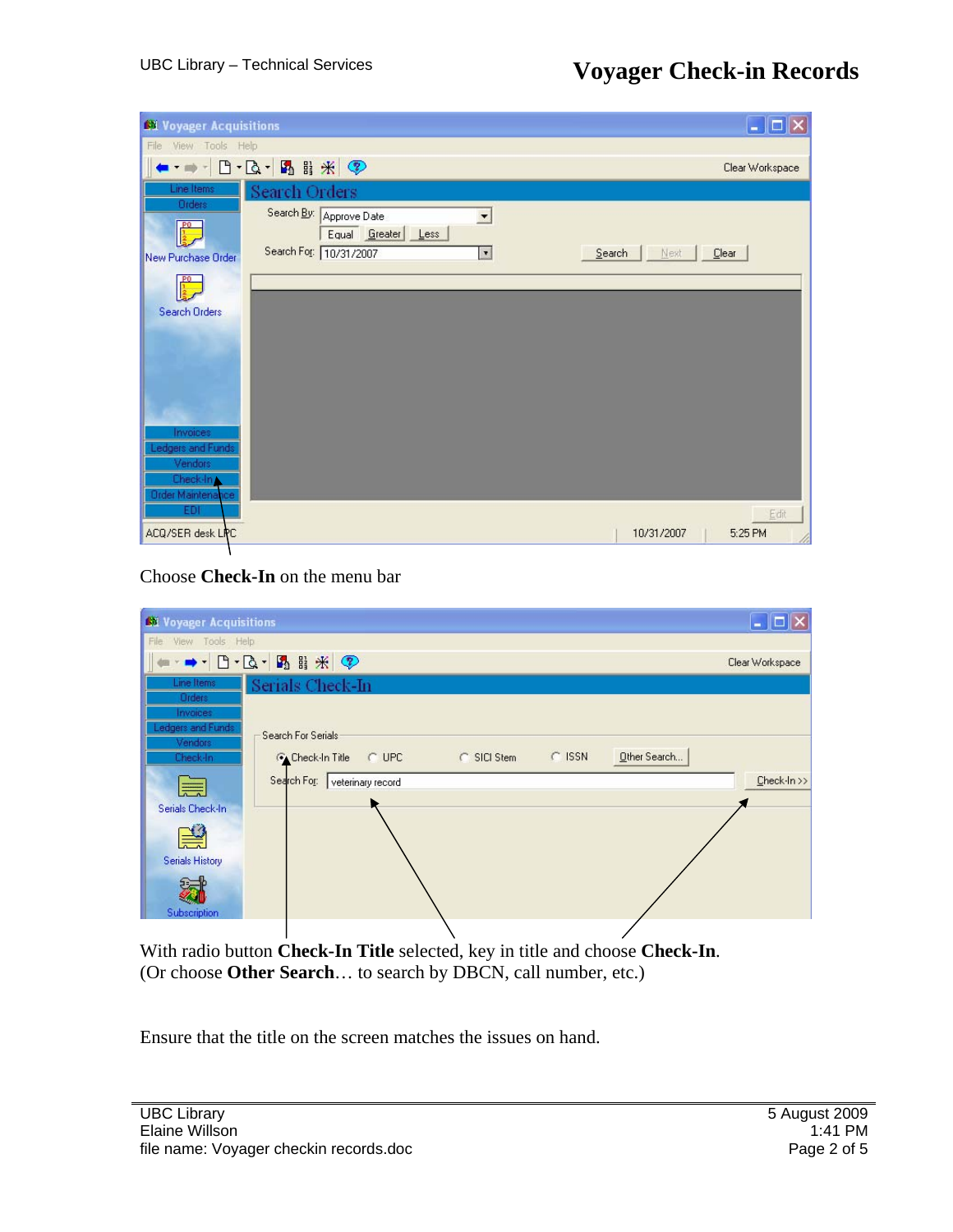Select the order record for your branch. You will immediately see the "Issues in hand" – issues not yet checked in (screen example below).

|                                                                              |         | Serials Check-In  |                      |                     |             |              |                 |           |                |
|------------------------------------------------------------------------------|---------|-------------------|----------------------|---------------------|-------------|--------------|-----------------|-----------|----------------|
| 4 records.<br>Select the correct Order record:<br>100% of records displayed. |         |                   |                      |                     |             |              |                 |           |                |
|                                                                              | Title   | VendorCode        | Components           | Holdings            | Call Number | Order Type   |                 |           |                |
|                                                                              | Lancet. | 02046             | 1                    | <b>BMB</b> journals | W1.LA242    | Continuation |                 |           |                |
|                                                                              | Lancet. | 02046             | 1                    | HAMBER journals     | W1.LA242    | Continuation |                 |           |                |
|                                                                              | Lancet. | 02046             | 1                    | ST. PAULS journals  | W1.LA242    | Continuation |                 |           |                |
|                                                                              | Lancet. | 02046             |                      | WOODWARD stacks     | W1.LA242    | Continuation |                 |           |                |
|                                                                              |         |                   |                      |                     |             |              |                 |           |                |
|                                                                              |         |                   |                      |                     |             |              |                 |           | View Order     |
|                                                                              |         |                   |                      |                     |             |              |                 |           |                |
|                                                                              |         | Component Name:   | Lancet - WD CUJO     |                     |             |              |                 |           |                |
|                                                                              |         | Expected Issue:   | Ino. 9668            |                     |             |              |                 | <b>on</b> | 10/23/2009     |
|                                                                              |         |                   |                      |                     |             |              |                 |           |                |
|                                                                              |         | Issue(s) in Hand: | no. 9635             |                     |             | ۸            | Accept          |           | Quick Check-In |
|                                                                              |         |                   | no. 9668<br>no. 9669 |                     |             |              |                 |           |                |
|                                                                              |         |                   | no. 9670             |                     |             |              | Add Issue       |           |                |
|                                                                              |         |                   | no. 9671             |                     |             |              |                 |           |                |
|                                                                              |         |                   | no. 9672<br>no. 9673 |                     |             |              | Change Issue    |           |                |
|                                                                              |         |                   | no. 9674             |                     |             | v            | Remove Issue(s) |           |                |
|                                                                              |         |                   |                      |                     |             |              |                 |           |                |
|                                                                              |         |                   | History              | Note                |             | Maintenance  |                 |           |                |
|                                                                              |         |                   |                      |                     |             |              |                 |           |                |
|                                                                              |         |                   |                      |                     |             |              |                 |           | Start Over     |
|                                                                              |         |                   |                      |                     |             |              |                 |           |                |

To see the branch's holdings, choose **History**.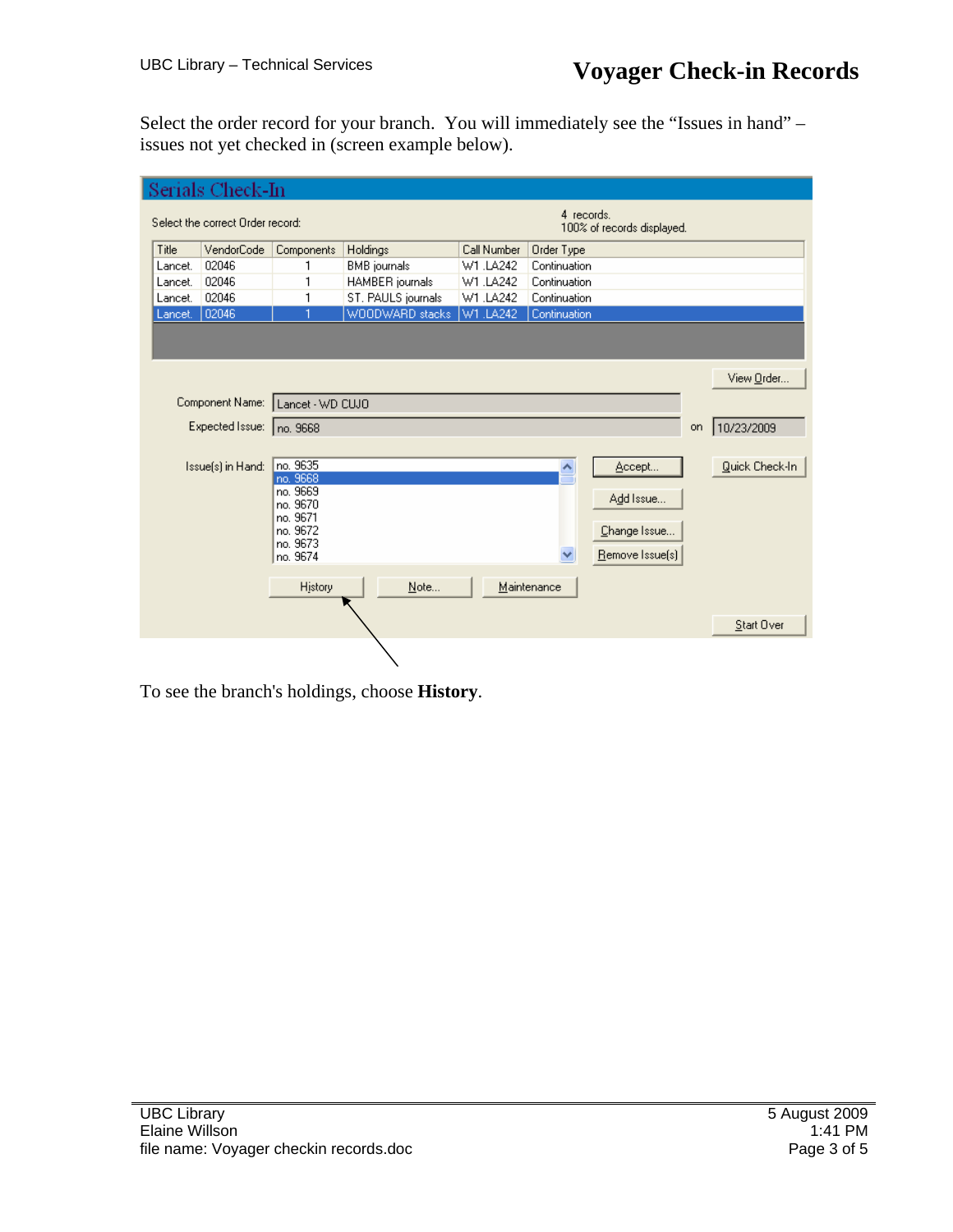|                         | Serials History - Details          |                           |                 |                 |                 |             |                   |
|-------------------------|------------------------------------|---------------------------|-----------------|-----------------|-----------------|-------------|-------------------|
|                         | Title: Lancet.                     |                           |                 |                 |                 |             |                   |
|                         | Component Name:   Lancet - WD CUJO |                           |                 |                 |                 |             | Maintenand        |
|                         |                                    | Location: WOODWARD stacks |                 |                 |                 |             | Holdings          |
|                         | Call Number:                       |                           |                 |                 |                 |             |                   |
|                         |                                    |                           |                 |                 |                 |             |                   |
|                         | <b>Receipt History</b>             | Claims History            | Problem History | Payment History |                 |             |                   |
|                         | Issue Identification               |                           | Receive Date    | Copies Received | Display in OPAC | $Co \wedge$ |                   |
| $\overline{+}$          | v. 373, no. 9667 (2009 Mar. 1)     |                           | 4/8/2009        |                 | Yes             |             |                   |
| $\overline{+}$          | v. 373, no. 9666 (2009 Mar. 1)     |                           | 4/2/2009        |                 | Yes             |             |                   |
| $\overline{\mathbf{H}}$ | v. 373, no. 9665 (2009 Feb.28)     |                           | 4/9/2009        |                 | Yes             |             |                   |
| $\overline{\mathbf{H}}$ | v. 373, no. 9664 (2009 Feb. 2)     |                           | 3/16/2009       |                 | Yes             |             |                   |
| $\overline{\mathbf{H}}$ | v. 373, no. 9663 (2009 Feb. 1)     |                           | 3/13/2009       |                 | Yes             |             |                   |
| $\overline{\mathbf{H}}$ | v. 373, no. 9662 (2009 Feb. 7)     |                           | 3/13/2009       |                 | Yes             |             |                   |
| $\overline{\mathbf{H}}$ | v. 373, no. 9661 (2009 Jan. 3)     |                           | 2/23/2009       |                 | Yes             |             |                   |
| $\overline{+}$          | v. 373, no. 9660 (2009 Jan. 2)     |                           | 2/23/2009       |                 | Yes             |             |                   |
| $\overline{+}$          | v. 373, no. 9659 (2009 Jan. 1      |                           | 2/27/2009       |                 | Yes             |             |                   |
| $\blacklozenge$         |                                    |                           | <b>TILL</b>     |                 |                 | ≯           |                   |
|                         | Edit Issue                         | Collapse                  | Display in OPAC | Unreceive       |                 |             | Item              |
|                         |                                    |                           |                 |                 |                 |             | <b>Start Over</b> |

Drag "Issue identification" header to the right or place cursor over the issue id to see complete issue description, and scroll down to see earlier issues.

| Title:   Lancet.<br><br>Component Name:   Lancet - WD CUJO<br>Location: WOODWARD stacks<br>Call Number:<br><b>Receipt History</b><br>Claims History   Problem History<br>Payment History<br>v. 372, no. 9647 (2008 Oct. 18-24)<br>12/10/2008<br>Yes A<br>$\overline{+}$<br>v. 372, no. 9646 (2008 Oct. 11-17)<br>12/8/2008<br>Yes<br>$\overline{\mathbf{H}}$<br>m<br>v. 372, no. 9645 (2008 Oct. 4-10)<br>11/24/2008<br>Yes<br>$\overline{\mathbf{H}}$<br>v. 372, no. 9644 (2008 Sept. 27-Oct. 3)<br>10/31/2008<br>Yes<br>$\overline{\mathbf{H}}$<br>v. 372, no. 9643 (2008 Sept. 20-26).<br>10/30/2008<br>Yes<br>$\overline{+}$<br>v. 372, no. 9642 (2008 Sept. 13-19)<br>10/30/2008<br>Yes<br>$\overline{\mathbf{H}}$ | Maintenand<br>Holdings |
|-------------------------------------------------------------------------------------------------------------------------------------------------------------------------------------------------------------------------------------------------------------------------------------------------------------------------------------------------------------------------------------------------------------------------------------------------------------------------------------------------------------------------------------------------------------------------------------------------------------------------------------------------------------------------------------------------------------------------|------------------------|
|                                                                                                                                                                                                                                                                                                                                                                                                                                                                                                                                                                                                                                                                                                                         |                        |
|                                                                                                                                                                                                                                                                                                                                                                                                                                                                                                                                                                                                                                                                                                                         |                        |
|                                                                                                                                                                                                                                                                                                                                                                                                                                                                                                                                                                                                                                                                                                                         |                        |
|                                                                                                                                                                                                                                                                                                                                                                                                                                                                                                                                                                                                                                                                                                                         |                        |
|                                                                                                                                                                                                                                                                                                                                                                                                                                                                                                                                                                                                                                                                                                                         |                        |
|                                                                                                                                                                                                                                                                                                                                                                                                                                                                                                                                                                                                                                                                                                                         |                        |
|                                                                                                                                                                                                                                                                                                                                                                                                                                                                                                                                                                                                                                                                                                                         |                        |
|                                                                                                                                                                                                                                                                                                                                                                                                                                                                                                                                                                                                                                                                                                                         |                        |
|                                                                                                                                                                                                                                                                                                                                                                                                                                                                                                                                                                                                                                                                                                                         |                        |
|                                                                                                                                                                                                                                                                                                                                                                                                                                                                                                                                                                                                                                                                                                                         |                        |
|                                                                                                                                                                                                                                                                                                                                                                                                                                                                                                                                                                                                                                                                                                                         |                        |
|                                                                                                                                                                                                                                                                                                                                                                                                                                                                                                                                                                                                                                                                                                                         |                        |
|                                                                                                                                                                                                                                                                                                                                                                                                                                                                                                                                                                                                                                                                                                                         |                        |
|                                                                                                                                                                                                                                                                                                                                                                                                                                                                                                                                                                                                                                                                                                                         |                        |
| v. 372, no. 9641 (2008 Sep. 6-12).<br>10/1/2008<br>Yes<br>$\overline{\mathbf{H}}$                                                                                                                                                                                                                                                                                                                                                                                                                                                                                                                                                                                                                                       |                        |
| v. 372, no. 9640 (2008 Aug. 30-Sept. 5) -<br>10/31/2008<br>Yes<br>$\overline{+}$                                                                                                                                                                                                                                                                                                                                                                                                                                                                                                                                                                                                                                        |                        |
| v. 372, no. 9639 (2008 Aug. 23-29).<br>10/1/2008<br>Yes<br>$\overline{+}$                                                                                                                                                                                                                                                                                                                                                                                                                                                                                                                                                                                                                                               |                        |
| Yes:<br>v. 372, no. 9638 (2008 Aug. 16-22).<br>10/9/2008<br>$\checkmark$<br>$+$                                                                                                                                                                                                                                                                                                                                                                                                                                                                                                                                                                                                                                         |                        |
| ∢<br>⋗<br>Ш                                                                                                                                                                                                                                                                                                                                                                                                                                                                                                                                                                                                                                                                                                             |                        |
| Display in OPAC<br>Edit Issue<br>Collapse<br>Unreceive<br>Item                                                                                                                                                                                                                                                                                                                                                                                                                                                                                                                                                                                                                                                          |                        |